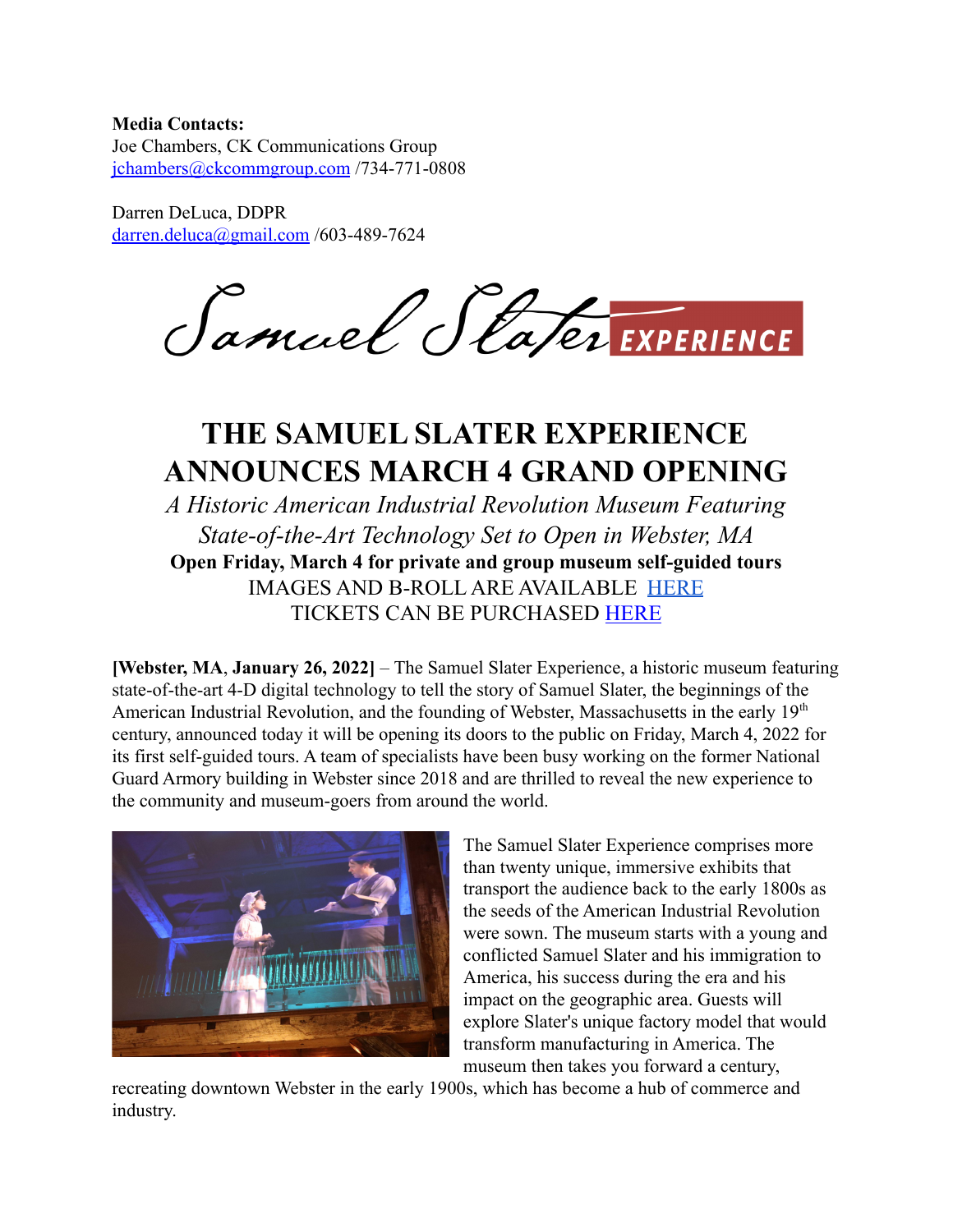Samuel Slater (1768 – 1835) was referred to by some as the "Father of the American Industrial Revolution." In 1811, Slater moved to Massachusetts and built new cotton mills as well as one of the first woolen mills in America, all powered by the French River and lake chargoggagoggmanchauggagoggchaubunagungamaugg in what was then called Oxford and later renamed Webster after Senator Daniel Webster. Slater brought innovation to textile manufacturing and introduced the "factory system" that attracted workers to the region and established the infrastructure that made Webster a thriving "boomtown."

"It has been our vision to bring an interactive and dynamic experience that would engage students and families alike back to the roots of this town and area," says Samuel Slater

Experience founder Christopher Robert. "We are thrilled to bring this new concept of learning to students and visitors in the same light that Samuel Slater brought technological innovation to textile manufacturing - The Samuel Slater Experience will allow visitors to become immersed in life as it once was, to feel the waves crashing on a boat crossing the Atlantic, to hear the bustling of massive machinery in the heart of a full-scale New England mill, and see life on Main Street in Webster at the turn of the 20th Century."



With the assistance of Webster town officials, museum and industrial era curators, Doug Mund's museum design expertise and his firm dmdg2, digital production mastermind Bob Noll and Boston Productions Inc., Webster business owner and philanthropist Christopher Robert has brought this state-of-the-art facility to life.

"The overall construction of the building, including many of the exhibit environments, were completed by local builders and craftsmen," says Doug Mund of dmdg2. "Only the very special props, such as the ship, were fabricated and installed from our design by museum specialty fabricators. Various other props were largely fabricated on-site by local craftsmen. Significant acquisition of period-correct artifacts were sourced for the project, many being donated by the local community."

Robert founded Webster Museums Incorporated in 2017 as a 501 (c) (3) to foster public knowledge about the history of the American Industrial Revolution in New England. The non-profit organization's first project is the completion of the Samuel Slater Experience.

Masks or face coverings will be required by all museum visitors, following state and town recommendations for COVID-19 safety protocols. Safe social distancing will be maintained throughout self-guided visits.

The fundamental purpose of the 17,000-square-foot Samuel Slater Experience is to educate, and with that, the exhibits are designed in coordination with curriculum directors from the local